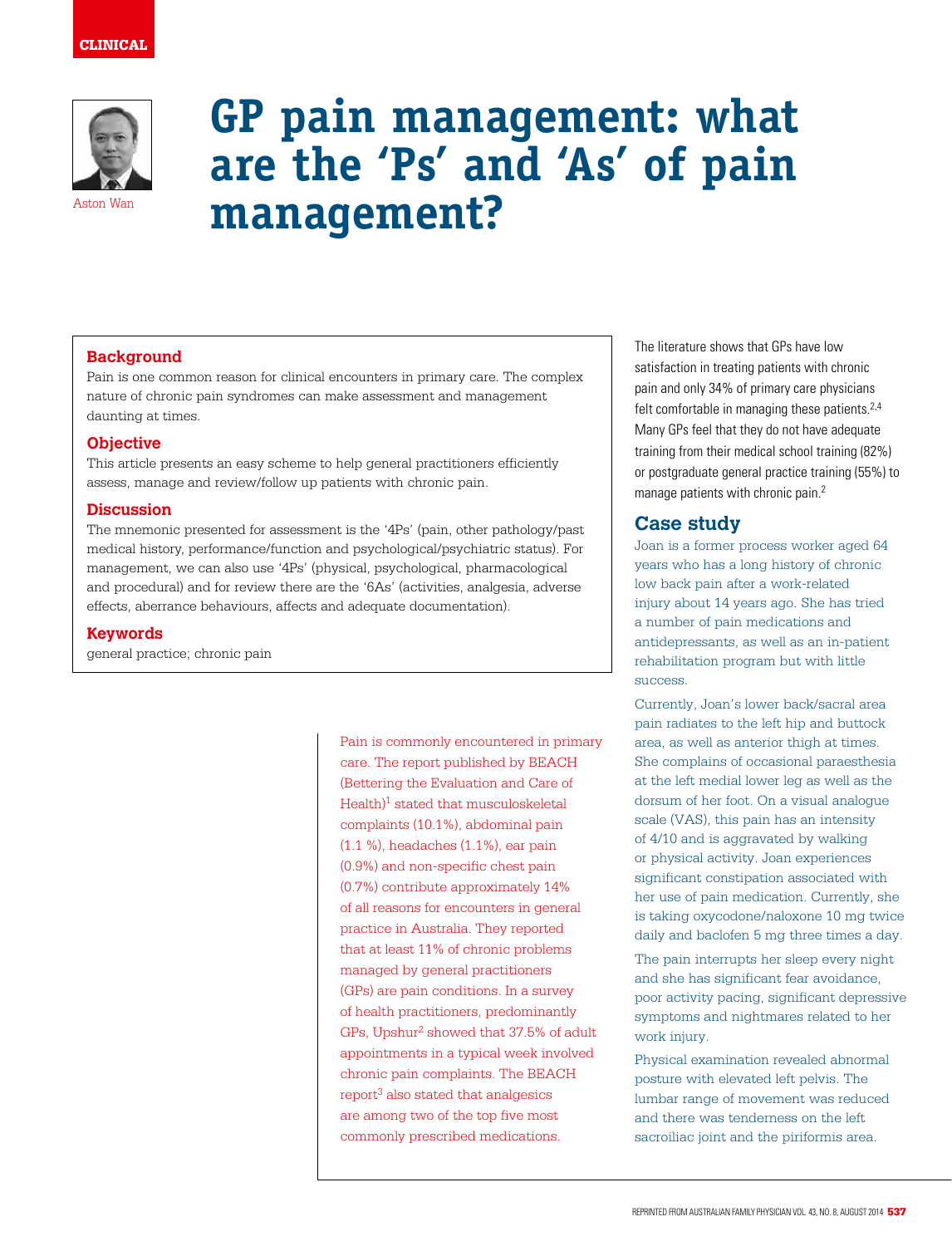Signs of sacroiliac joint dysfunction were positive on the left. Neurological examination of the lower limbs was unremarkable.

Joan presented again to her GP who was wondering what can be done for her lower back pain.

This is a unfamiliar scenario in the general practice setting. Very often, patients with chronic pain present with a very protracted complex history including multiple physical illnesses and psychosocial issues. A possible scheme is presented below to analyse these chronic pain scenarios, help GPs assess patients in an organised and logical manner, and plan further action. The emphasis of this article is on using this scheme as a tool and framework for the assessment and management of chronic pain rather than discussing the specifics of a given pain condition (eg. low back pain), which are addressed elsewhere.

The '4Ps' mnemonic for assessment and management is a simple scheme devised by the author through experience in educating GPs and specialist pain medicine trainees, many of whom find this useful, especially when the case is highly complex.

#### **Assessement**

The 4Ps for assessment of chronic pain are:

- 1. **P**ain the nature of the pain, the possible mechanisms of the pain, possible pathologies that may be causing the pain.
- 2. Comorbidities/other **P**athologies/**P**ast medical history – knowledge of the patients' comorbidities and past medical history is very important, as treating comorbidities may improve patients' quality of life and enable more physical and emotional reserves to manage their pain. Moreover, it might affect treatments options for the chronic pain. For instance, for patients with a cardiac comorbidity some medications, such as tricyclic antidepressants, should be used with caution.
- 3. **P**erformance/function it is important to know the activity level and function of the patients, whether the patients are de-conditioned and whether there are any other activities or pacing issues. It is also worth finding out if there are any indicators of

possible fear avoidance that might reduce the patients' physical and social function.

4. **P**sychological/**P**sychiatric – assessment of the psychological/psychiatric status, in particular for depression, anxiety and other psychological comorbidity may be helpful. Other issues may also be important and relevant for a particular case.

#### **Application of the 4Ps to the case**

- 1. **P**ain what is the nature of the left lower back pain? Is it sacroiliac joint pain, lower lumbar facet pain or piriformis syndrome?
- 2. Comorbidities/other **P**athologies/**P**ast medical history – chronic constipation
- 3. **P**erformance/function reduction in function with fear avoidance and poor pacing.
- 4. **P**sychological/psychiatric significant depressive symptoms, occasional nightmares and anxiety symptoms. These could indicate post-traumatic stress disorder.

No other important issues were noted in Joan's case.

# **Management strategies5,6**

Persistent pain is a chronic illness. Treatment should focus on management and functional gains rather than treating the pain alone. Longterm elimination of pain is generally unrealistic. An over-emphasis on pain reduction will often result in frustration for the treating doctor and the patient. After a holistic biopsychosocial assessment, a framework of a comprehensive pain management strategy can therefore be planned.

A different set of 4Ps can be used:

- 1. **P**hysical physical reactivation, including an exercise program, stretching program can be beneficial to chronic pain patients. An appropriately trained physiotherapist or exercise physiologist, who can also provide pain education to reinforce this, would be helpful in these circumstances.
- 2. Psychological<sup>7</sup> psychological strategies for pain management may be useful and include pain education, management of poor pacing, fear avoidance, anxiety and stress management. Various techniques, including cognitive behavioural therapy, $8.9$  acceptancebased treatment $10,11$  and mindfulness,  $12,13$  are

available. A detailed description of these approaches is beyond the scope of this article and readers are encouraged to refer to articles provided in the Reference section. $7-13$ An appropriately trained psychologist with experience in managing chronic pain patients would be most helpful. Psychiatric review for diagnosis and management may also be required for patients with significant psychiatric comorbidity.

- 3. **P**harmacological/medications It is important to consider if appropriate medication has been used and whether further optimisation of medication is required. Depending on the possible mechanism of the pain, different types of medication could be considered. For example, there are specific medications such as tricyclic antidepressants and gabapentinoids for neuropathic pain, as opposed to non-steroidal anti-inflammatory drugs to treat pain associated with inflammation.
- 4. **P**rocedure/intervention are there any procedures that may be helpful for this patient (eg. local anaesthetics or corticosteroids injected around the nerve (nerve blocks) or into the joints or operations such as arthroscopy, joint replacement, spinal operation)?

The treating doctor should also provide appropriate pain education. Good communication between the treating doctor and other health providers is paramount in managing most chronic pain. In Joan's case, the following are the pain management strategies:

- 1. **P**hysical a referral to a chronic pain physiotherapist for appropriate exercises to stabilise the back and the hip area.
- 2. **P**sychological a referral to a chronic pain psychologist for stress management techniques and to deal with issues such as fear avoidance and poor activity pacing.
- 3. **P**harmacological/medication no change in medications due to the possible diagnosis of sacroiliac joint dysfunction. Procedural intervention may be helpful (below). Medication use could be reviewed after the procedural intervention.
- 4. **P**rocedure/intervention referral to a radiologist for a CT-guided left sacroiliac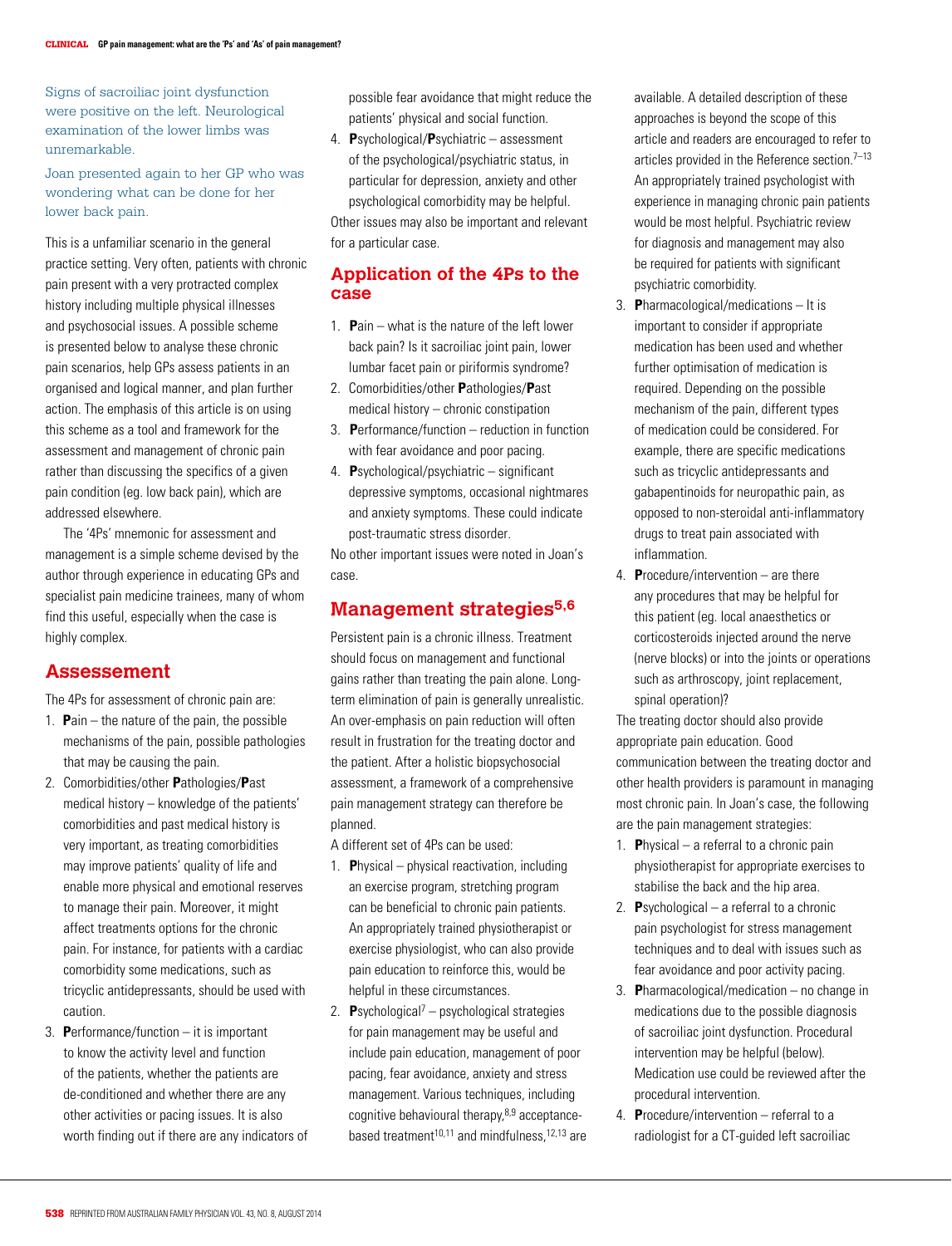joints corticosteroid and local anaesthetic injection.

### **Progress**

To assess the progress of management, it is helpful to remember the '6As' recommended by Gourlay et.al<sup>14</sup>

- 1. **A**ctivities it is important to note if there is any improvement in the activity and functional status of the patient after introducing appropriate management strategies.
- 2. **A**nalgesia to assess the change in the pain level, a visual analogue scale  $(VAS)^{15}$ , a numeric rating scale  $(NRS)^{15}$  or questionnaires as such as the brief pain inventory (BPI)16,17 can be used.
- 3. **A**dverse effect has the treatment resulted in any adverse reaction?
- 4. **A**berrance behaviour this is particularly important with the use of opioid medications and some non-opioid medications such as benzodiazepines, which are prescribed for short-term use for acute musculoskeletal pain. It is important to monitor if there are any unsanctioned dose escalations, reported missing scripts, possible inappropriate uses, diversions and possible overuse/overdose.
- 5. **A**ffect it is important to note if there is any change of mood in patients with chronic pain. Decisions have to be made as to whether further psychological or psychopharmacological intervention is required.
- 6. **A**dequate documentation this would be required as part of a quality, high standard clinical practice. It is particularly important in risky areas such as opioid use and polypharmacy.

# **Case continued**

After receiving injections of local anaesthetic and corticosteroid into the sacroiliac joints, Joan reported a significant improvement of her low back pain for several weeks. However, the pain was aggravated again. She presented to the GP about 5 months after the injections seeking help for the pain, although she had not attended the recommended physiotherapist and the psychologist sessions.

Table 1. Scheme for assessment, management and follow-up of patients with chronic pain

| <b>Assessment '4 Ps'</b>         | Management strategies '4 Ps' | Follow-up '6 As'      |
|----------------------------------|------------------------------|-----------------------|
| 1. <b>P</b> : Pain               | 1. <b>P:</b> Physical        | 1. A: Activities      |
| 2. <b>P:</b> Comorbidities/other | 2. <b>P:</b> Psychological   | 2. A: Analgesia       |
| Pathologies/Past medical         | 3. P: Pharmacological/       | 3. A: Adverse effects |
| history                          | medication                   | 4. A: Aberrance       |
| 3. P: Performance/function       | 4. P: Procedure/intervention | behaviours            |
| 4. P: Psychological/             |                              | $5. A:$ Affect.       |
| Psychiatric                      |                              | 6. $A:$ Adequate      |
| (Any other important issues)     |                              | documentation         |

On examination, she had significant myofascial tenderness at the left gluteal area and tenderness at the left sacroiliac joint area. A full explanation and education were given regarding the nature of her pain and the important psychosocial barriers to recovery. Local anaesthetic was injected into the left gluteal area to temporarily reduce muscle tension and the localised pain. She was then encouraged to attend the chronic pain physiotherapist, who prescribed appropriate exercise with short-term use of a sacroiliac joint belt. She was also encouraged to see the psychologist to manage her mood, anxiety and stress. After 2 months, her VAS pain score had decreased from a high level of up to 10/10 to about 2 or 3/10. She was able to have a holiday interstate without much difficulty. She now feels very positive about her outlook and has a better understanding of her comprehensive, multidisciplinary pain management.

# **Conclusion**

In conclusion, although the scheme (Table 1) presented does not provide details of the management of individual chronic pain states, it is a useful framework for appropriate analysis and assessment of patients with chronic pain. It broadens their assessment to include biopsychosocial aspects in an organised manner. The management strategy is multidisciplinary and therefore provides the best possible outcome without relying on one single modality of treatment. With this easily memorable scheme for chronic pain assessment and management, GPs can easily analyse chronic pain in their

patients by focusing on the most relevant issues, and will be able to consider other possible management strategies that have not been explored previously. This framework helps to keep the management of patients with chronic pain in focus without being overwhelmed by the complexity of different issues very often present in such patients. It also identifies other appropriate treatment options, which might require referral, for instance, for a surgical procedure or appropriate injections.

#### **Author**

Aston Wan MBBCh, MA GDMM, MClEpid, MPainMed, MHeadacheMed, FRACGP, FFPMANZCA, Director of Persistent Pain Service, Princess Alexandra Hospital and Metro South Health, Woolloongabba, QLD. Aston.Wan@ health.qld.gov.au

Competing interests: None.

Provenance and peer review: Not commissioned; externally peer reviewed.

#### **References**

- 1. Britt H, Charles J, Henderson J, et al. Table 6.3: Distribution of patient reasons for encounter, by ICPC-2 chapter and most frequent individual reasons for encounter within chapter. In: Australian Institute of Health and Welfare. General practice activity in Australia 2007–08. Sydney: Australian Institute of Health and Welfare, 2008, p. 39–40.
- 2. Upshur CC, Luckmann RS, Savageau JA. Primary care provider concerns about management of chronic pain in community clinic populations. J Gen Intern Med 2006;21:652–55.
- 3. Britt H, Charles J, Henderson J, et al. Table 6.1: Distribution of prescribed Medications by ATC levels 1, 3 and 5. In: Australian Institute of Health and Welfare. General practice activity in Australia 2007–08. Sydney: Australian Institute of Health and Welfare, p. 61.
- 4. O'Rorke JE, Chen I, Genao I, Panda M, Cykert S. Physicians' comfort in caring for patients with chronic nonmalignant pain. Am J Med Sci 2007;333:93–100.